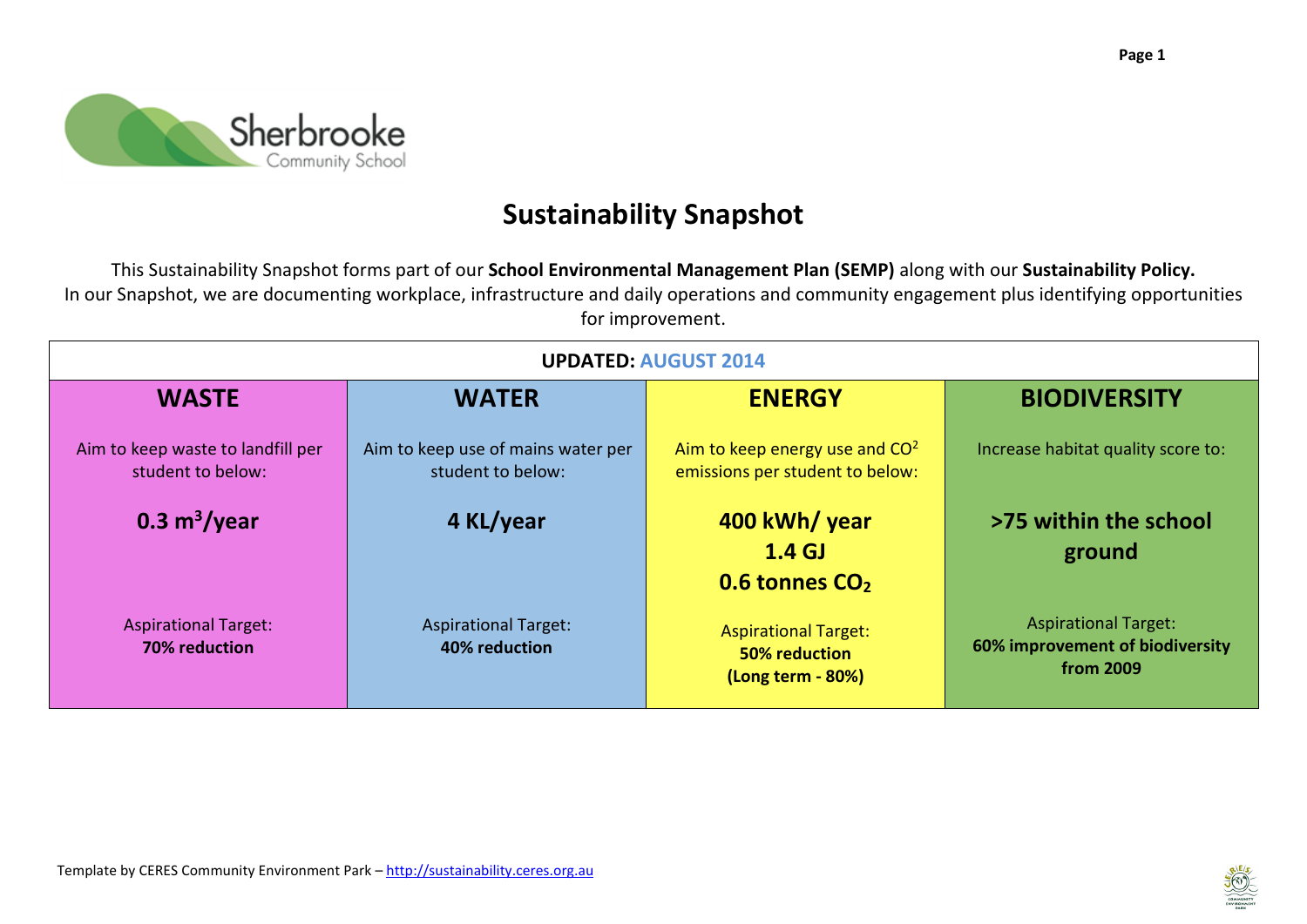| <b>WATER</b>                                                 | <b>Achievements</b>                                                                                  | <b>Future Goals</b>                                                                                                       | <b>How</b>                                                                                                                         |
|--------------------------------------------------------------|------------------------------------------------------------------------------------------------------|---------------------------------------------------------------------------------------------------------------------------|------------------------------------------------------------------------------------------------------------------------------------|
| <b>Workplace</b><br>and Daily<br><b>Operations</b>           | Rain tanks put in place.                                                                             | Mapping of rain tank pipes<br>Audit of rain tank use                                                                      | DD and a plumber/parent                                                                                                            |
| <b>Learning and</b><br><b>Teaching</b>                       | Study of storm water and where it<br>goes - Education Campaign to reduce<br>phosphates in grey water | <b>Audit of water use</b><br>Primaries and junior science in their<br>water unit – to incorporate local<br><i>issues.</i> | Class to use Resource Smart data from<br>the bills we enter.<br>Melb. Water's LiLi programme.<br><b>Friends of Sassafras Creek</b> |
| <b>Whole School</b><br><b>Community</b><br><b>Engagement</b> |                                                                                                      |                                                                                                                           |                                                                                                                                    |

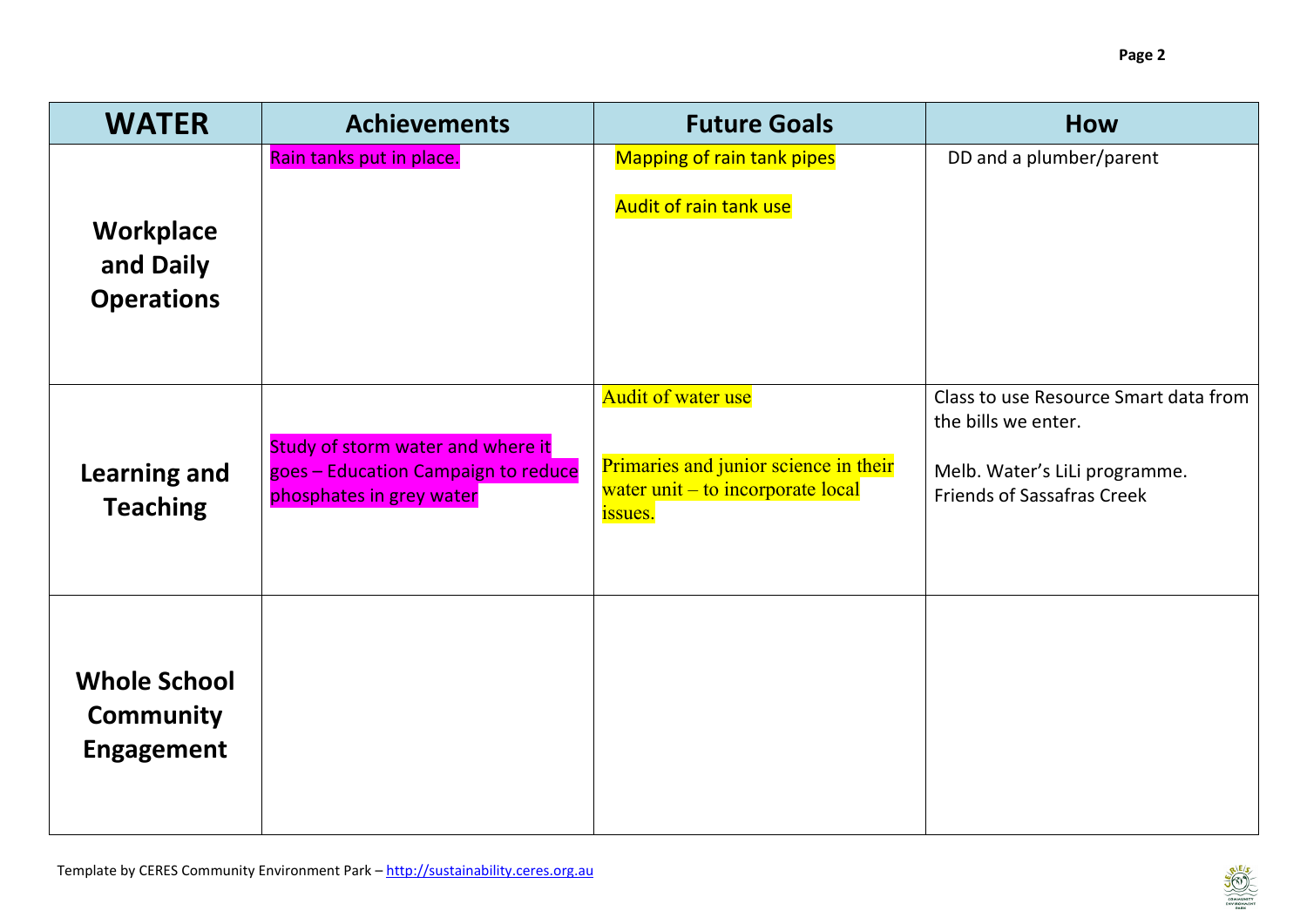| <b>ENERGY</b>                                                | <b>Achievements</b>                                        | <b>Future Goals</b>                                       | <b>How</b>                                                                                                                                                              |
|--------------------------------------------------------------|------------------------------------------------------------|-----------------------------------------------------------|-------------------------------------------------------------------------------------------------------------------------------------------------------------------------|
| <b>Workplace</b><br>and Daily<br><b>Operations</b>           | 5.2kW solar panels in place<br><b>Energy audit</b>         | <b>Wind turbine</b><br>Implement audit recommendations    | Sustainability Committee to look into<br>it.<br>DD to work with Mark Smith (Planet<br>Savers) and Ian (electrician)                                                     |
| <b>Learning and</b><br><b>Teaching</b>                       | Data used in classes ad hoc                                | Solar energy data brought into class<br>rooms             | Have the link to the Sunskools<br>website on the school's website or<br>have a small frame of the graph in<br>real time.<br>Encourage maths classes to use the<br>data. |
| <b>Whole School</b><br><b>Community</b><br><b>Engagement</b> | Participation in Earth Hour activity at<br>morning meeting | Increase participation and<br>understanding of Earth hour | Advertise the activity in newsletter<br>and perhaps have a candlelit 'picnic<br>dinner' for parents and students                                                        |

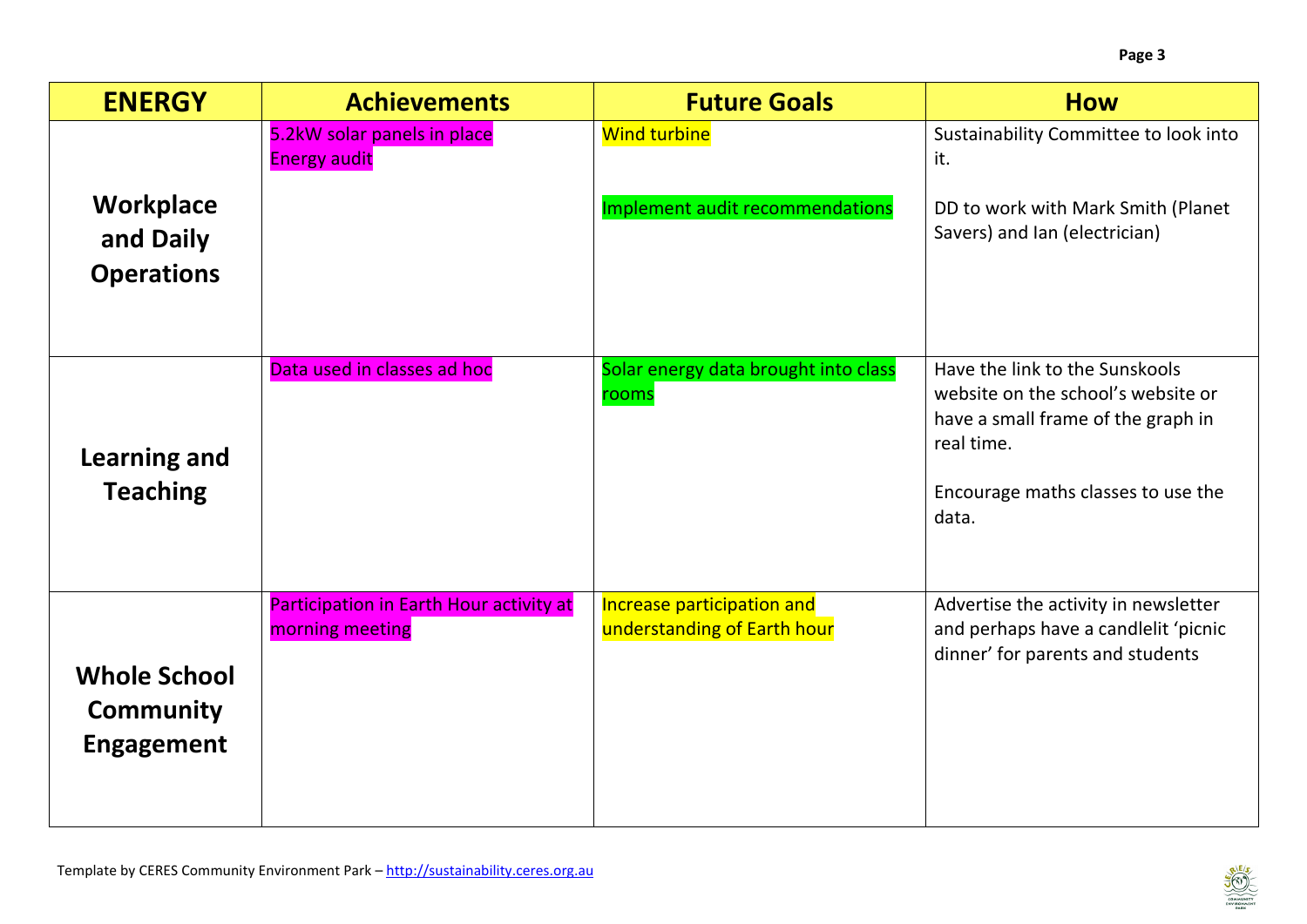| <b>WASTE</b>                                                 | <b>Achievements</b>                                                                                                                                   | <b>Future Goals</b>                                                                                     | <b>How</b>                                                                                                                                                                                                                               |
|--------------------------------------------------------------|-------------------------------------------------------------------------------------------------------------------------------------------------------|---------------------------------------------------------------------------------------------------------|------------------------------------------------------------------------------------------------------------------------------------------------------------------------------------------------------------------------------------------|
| <b>Workplace</b><br>and Daily<br><b>Operations</b>           | Waste audit 2010, 11, 12, 13<br><b>Random Nude food Days</b><br>Recycling bins used instead of dump<br>masters.<br><b>Bin duty schedule finalised</b> | Waste audit every year<br><b>Regular Permanent Nude Food Days</b><br>More students involved in bin duty | A particular science class<br>Sustainability Committee to negotiate<br>with Canteen Manager<br>Perhaps different classes per week                                                                                                        |
| <b>Learning and</b><br><b>Teaching</b>                       | <b>Visit to Recycling Depot</b><br>Compost bins set up                                                                                                | Improve our recycling effort<br>Reduce our paper waste                                                  | A class to work with Envirocom to<br>study recycling and devise ways we<br>can improve how we separate our<br>waste.<br>A maths class to do a copy paper audit<br>and paper towelling audit and suggest<br>where reductions can be made. |
| <b>Whole School</b><br><b>Community</b><br><b>Engagement</b> |                                                                                                                                                       | Reduce litter/junk in the school<br>grounds                                                             | Where does it all end up? Campaign<br>by CaLM or GEMS<br><b>Working Bees</b>                                                                                                                                                             |